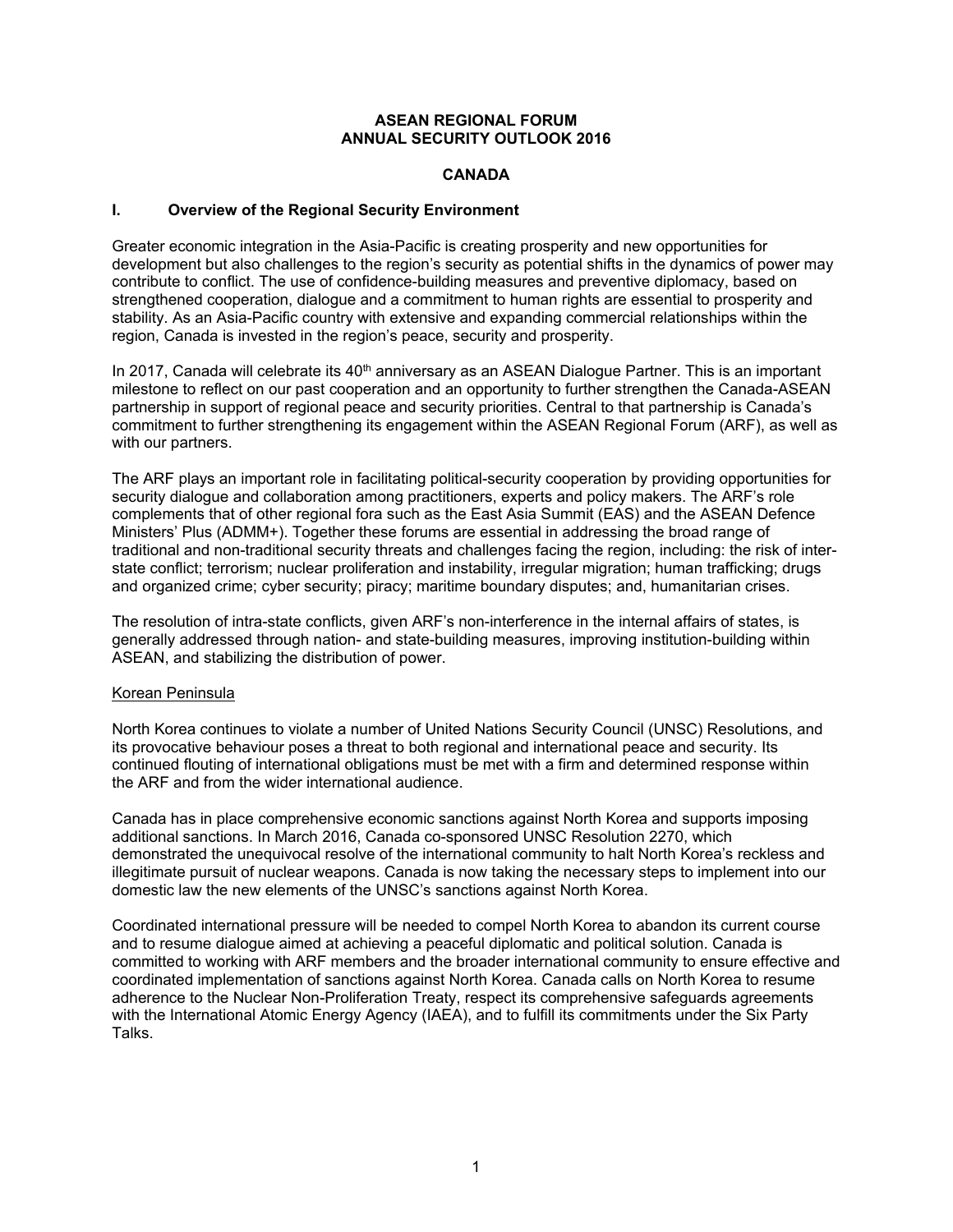# **Terrorism**

All ARF members have a stake in the fight against terrorism. The brutal murder of two Canadians in Spring 2016 by the terrorist network Abu Sayyaf in the Philippines, as well as the death of a Canadian in January 2016 in a terrorist attack in Jakarta, are a sad reminder of the impact of violent extremism.

Kidnapping for ransom is a significant source of terrorist funding, fueling violence and instability. Paying ransoms perpetuates the actions of these groups, encouraging terrorists to put new victims and their loved ones through similar ordeals. Canada does not and will not pay ransom, either directly or indirectly, to terrorists, and the international community must be united around this approach.

The surge of Southeast Asian fighters travelling to the Middle East has reinvigorated regional extremist groups and is a concern for all ARF members. Canada will continue to work with ARF members to address the threat of foreign fighters, including supporting regional efforts to detect, deter and interdict fighters at source, destination and transit points.

Addressing the underlying conditions conducive to violent extremism and terrorism is essential to combatting the expansion of terrorist movements. Canada is committed to international efforts to prevent and counter violent extremism and we continue to contribute to the degradation and defeat ISIL at its core in Iraq and Syria, actively participating in military and non-military efforts.

### South China Sea:

With an estimated US \$5 trillion worth of the world's trade passing through the South China Sea, the growing tensions have the potential to have disruptive effects on the global economy and undermine regional peace and security. Canada opposes the use of coercion and is concerned that current actions risk exacerbating negative and potentially irreversible consequences for all countries involved and may jeopardize navigation, overflight, maritime security and international trade.

We strongly support efforts to seek the peaceful management or resolution of disputes in accordance with international law. Canada also continues to call for de-escalation of any activities that could destabilize the region. Increased tensions can lead to misinterpretation or accidents that undermine the promotion of regional trust and security.

We continue to urge that China and ASEAN members make concerted efforts to implement the Declaration on the Conduct of Parties in the South China Sea and agree to a Code of Conduct of Parties in the South China Sea.

A copy of Canada's July 21, 2016, statement on the South China Sea is available on-line at: http://news.gc.ca/web/article-en.do?nid=1102379&tp=1

### **II. National Security and Defence Policy**

### **a. Overview of national security and defence policy**

Canada is committed to strengthening peace and security and to enhancing our defence relations and engagement in the Asia-Pacific region. From our commitment of resources towards humanitarian and relief efforts and our support for capacity building projects, to our participation in regional military exercises and high-level defence forums and our efforts to enhance Canada's bilateral defence relations with key regional partners, Canada has taken a number of steps in recent years to strengthen defence relations and cooperation with our partners in the Asia-Pacific region.

The Department of National Defence (DND)Military Training and Cooperation Program (MTCP) supports cooperative training and military professional development projects across the region that enhance interoperability, expand and reinforce Canadian bilateral defence relations, and promote Canadian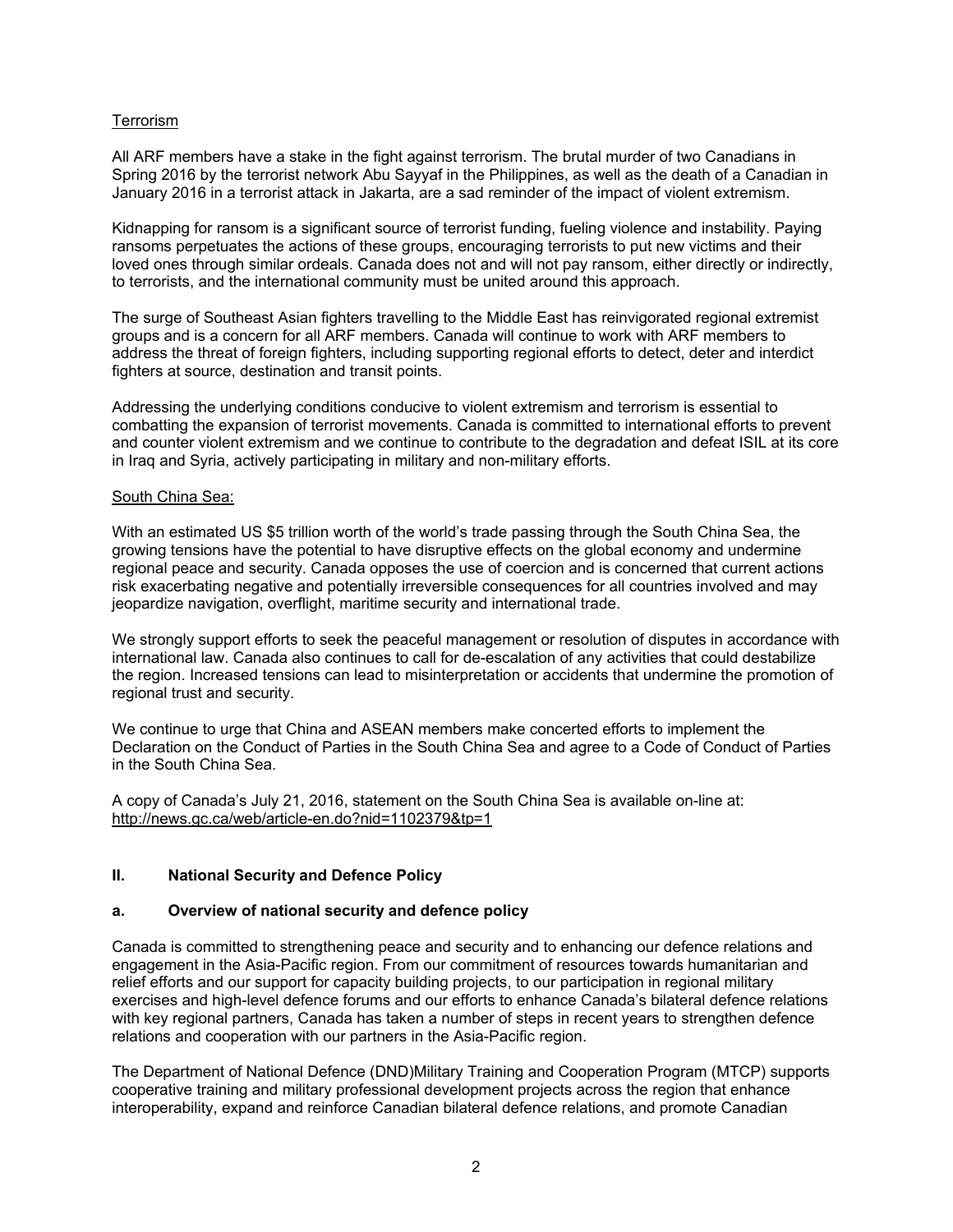democratic principles, the rule of law and the protection of human rights. In 2015-16, DND contributed approximately CAD\$4 million in support of MTCP activities in Asia-Pacific and trained 260 personnel. Looking ahead, DND will continue using MTCP to build and reinforce partnerships with Asia-Pacific countries and to support Canada's engagement objectives across the region.

Over the last decade the strategic context in which DND and the Canadian Armed Forces (CAF) operates has shifted, in some ways significantly. Like our ARF partners, Canada is facing a range of new challenges, from the rise of terrorism in ungoverned spaces, to the expanded use of hybrid tactics in conflict, to new opportunities and vulnerabilities associated with the space and cyber domains. To ensure that DND and the CAF have the tools needed to confront new threats and challenges in the years ahead, Canada has committed to releasing a new defence policy in early 2017.

At the core of our defence policy renewal is a commitment to engage Canadians, experts, allies and partners, and Parliamentarians in an open and transparent review process. This renewal will help set future direction and priorities, and ensure that Canada's military is equipped, trained, and prepared to confront new threats and challenges in the years ahead.

National security and defence policies must be complementary in a complex security landscape in which threats transcend national borders. Cooperation with partners on shared threats is crucial to the security and well-being of populations and citizens.

Canada has developed and implemented *Building Resilience Against Terrorism: Canada's Counterterrorism Strategy (2012)*, which sets out how the Government of Canada organizes its efforts to prevent, detect, deny and respond to the threat of terrorism, and provides a framework to guide future efforts. The *Strategy* has a focus on building resilient communities that challenge and reject the ideas and values associated with violent extremism and work together to mitigate the impacts of a terrorist attack.

Recognizing that Canadians continue to embrace the many advantages that cyberspace offers, Canada's Cyber Security Strategy provides a roadmap to comprehensively address cyber security risks and tackle cybercrime. It also provides the basis as for our engagement with international partners on shared cyber security concerns. The development and implementation of multilateral initiatives aimed at fighting cybercrime help to ensure that the internet remains free and open.

# **b. Data contribution to ARF Arms Register**

In keeping with the important advances in promoting transparency in conventional arms, including through the United Nations Register of Conventional Arms (UNCAR) and the instrument of Standardized Reporting on Military Matters, which includes transparency on military expenditures, Canada supports the sharing of information about national security and defence programs and policies. Information on Canada's military expenditure return is available on-line at: http://www.unarm.org/MilEx/CountryProfile.aspx?CountryId=35

## **III. National Contributions to Regional Security**

### **a. Counterterrorism**

The global terrorist threat is diverse and complex. It demands a comprehensive and coordinated international response based on common goals, values and institutions. It also demands a response that is consistent with international legal obligations, including international human rights and humanitarian law. Canada's multi-pronged approach to counter violent extremism and terrorism includes diplomacy, intelligence, security and law enforcement, customs and immigration, transportation, justice and finance expertise.

Canada is of the view that global counter-terrorism efforts must put more emphasis on preventing and countering the spread of violent extremism, rather than only reacting to the actions of terrorists. The UN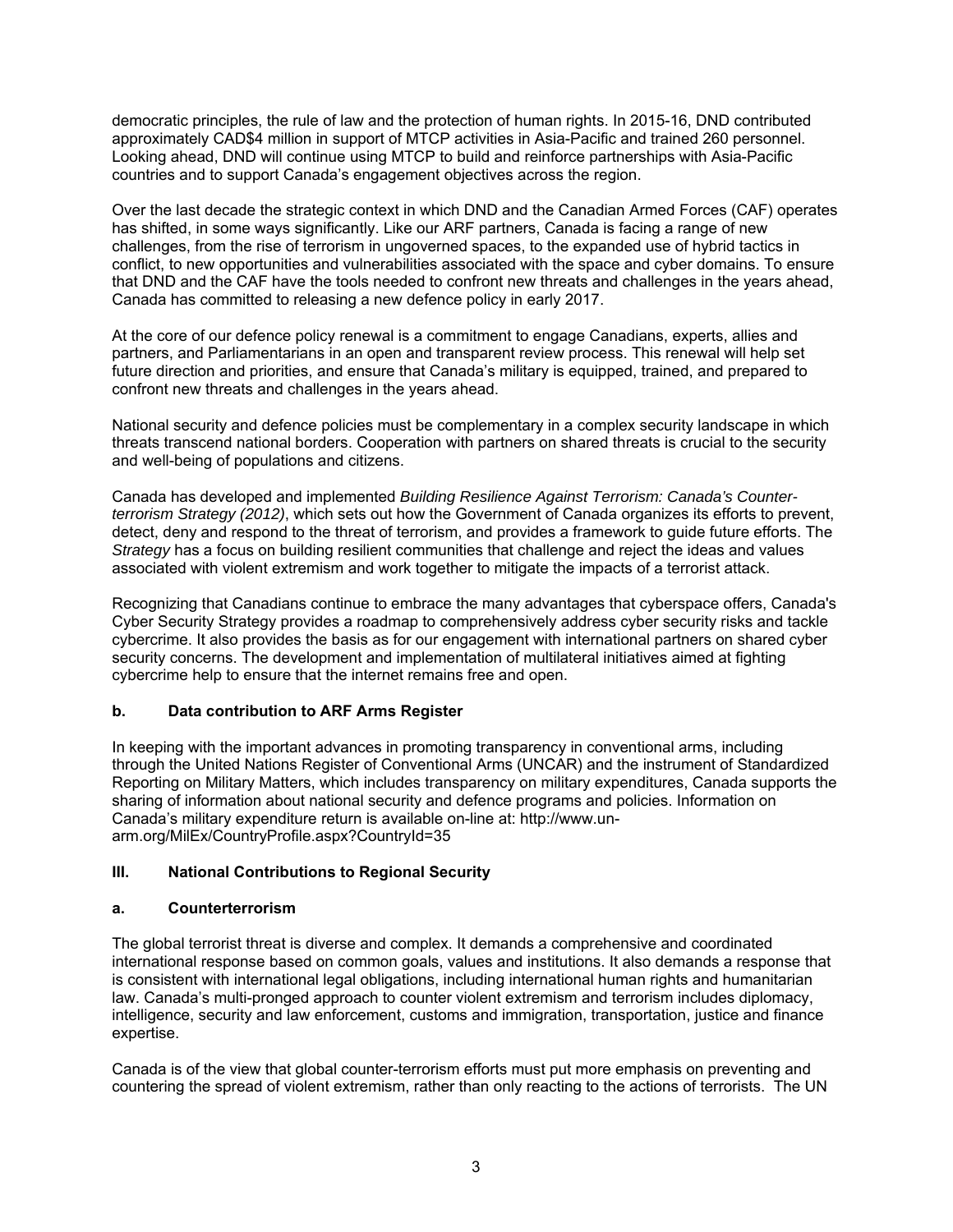Secretary-General is seeking to drive forward the international community through his *Plan of Action to Prevent Violent Extremism*. Canada supports this initiative both domestically and internationally.

Canada takes a multi-faceted approach to prevent violent extremism domestically and is currently working to establish an Office for community outreach and countering radicalization to violence. This Office will provide leadership on Canada's response to radicalization to violence, coordinate domestic and international initiatives, and support community outreach and research. Canada is also working to raise awareness of the various drivers and forms of radicalization to violence; equipping prevention practitioners with the tools and knowledge required to identify and respond to radicalization to violence; enhancing engagement with the public to strengthen the resilience of individuals and communities against all forms of radicalization to violence; and, sharing good practices and lessons learned in early intervention programming.

The security of the Asia-Pacific region is inextricably linked to that of ARF partner countries, and Canada is committed to working with those partners to counter terrorist activity.

Southeast Asia therefore continues to be a priority region for Canada's Counter-Terrorism Capacity Building Program (CTCBP). Since 2005, the CTCBP has provided counter-terrorism training, equipment, and technical legal assistance to ARF members so that they can prevent and respond to terrorist activity. Significant CTCBP investments are being made in Law Enforcement and Military Intelligence (LEMI), Countering the Financing of Terrorism (CFT), Countering Improvised Explosive Devices (C-IED), and Countering Violent Extremism (CVE). Since 2014, the CTCBP has contributed over CAD\$5 million to projects seeking to build community resilience and counter violent extremism abroad, with a specific focus on reducing recruitment and helping countries reintegrate former terrorist fighters.

The CTCBP supports the delivery of a multiyear C-IED training program for Indonesia and the Philippines, with implementation to continue until 2017. This project builds on the longstanding work of the CTCBP in Chemical, Biological, Radiological, Nuclear and Explosive (CBRNE) incident management. The CTCBP has trained approximately 4,000 first responders in Thailand, Indonesia, Malaysia, and the Philippines on Chemical, Biological, Radiological, Nuclear (CBRN) incident response, as well as in the area of Chemical and Explosive Systems Exploitation. As a result, local trainers in those countries can now independently deliver this training.

In 2014, Canada provided additional funding of CAD\$14 million to address the region's security concerns and to enhance the ASEAN connectivity agenda. This additional funding supported CTCBP programming, including efforts to mitigate biological and nuclear threats, disrupt illicit flows while protecting legitimate trade, combat human smuggling activities, improve regional cyber-security tools, and work with ASEAN partners to address the "foreign fighter" phenomenon and radicalization.

Law enforcement and military assistance programming is also an area of focus for the CTCBP in Southeast Asia. The Royal Canadian Military Police (RCMP) placement project at the Indonesia-based Jakarta Centre for Law Enforcement Cooperation enabled extensive training throughout the region, building the skills of more than 900 law enforcement officers from throughout the region. The CTCBP currently has four ongoing projects at the Centre.

Multilaterally, the CTCBP also has a number of initiatives that include INTERPOL Special Notices training, as well as investigation, forensic collection skills building, and identifying and tracking foreign fighters moving to conflict areas. In addition, the CTCBP funds a multi-year port security project in the Philippines through INTERPOL. Canada is also supporting the cyber security work of the INTERPOL Global Complex for Innovation in Singapore.

In the area of anti-money laundering and countering the financing of terrorism, Canada is working with both the Asia/Pacific Group on Money Laundering (APG) and the World Bank. CTCBP projects aim to strengthen the legislative frameworks of beneficiary countries, strengthen the supervisory capacity of financial sector supervisors and increase the capacity of law enforcement agents to strengthen money laundering and terrorism financing investigation, prosecution, and conviction.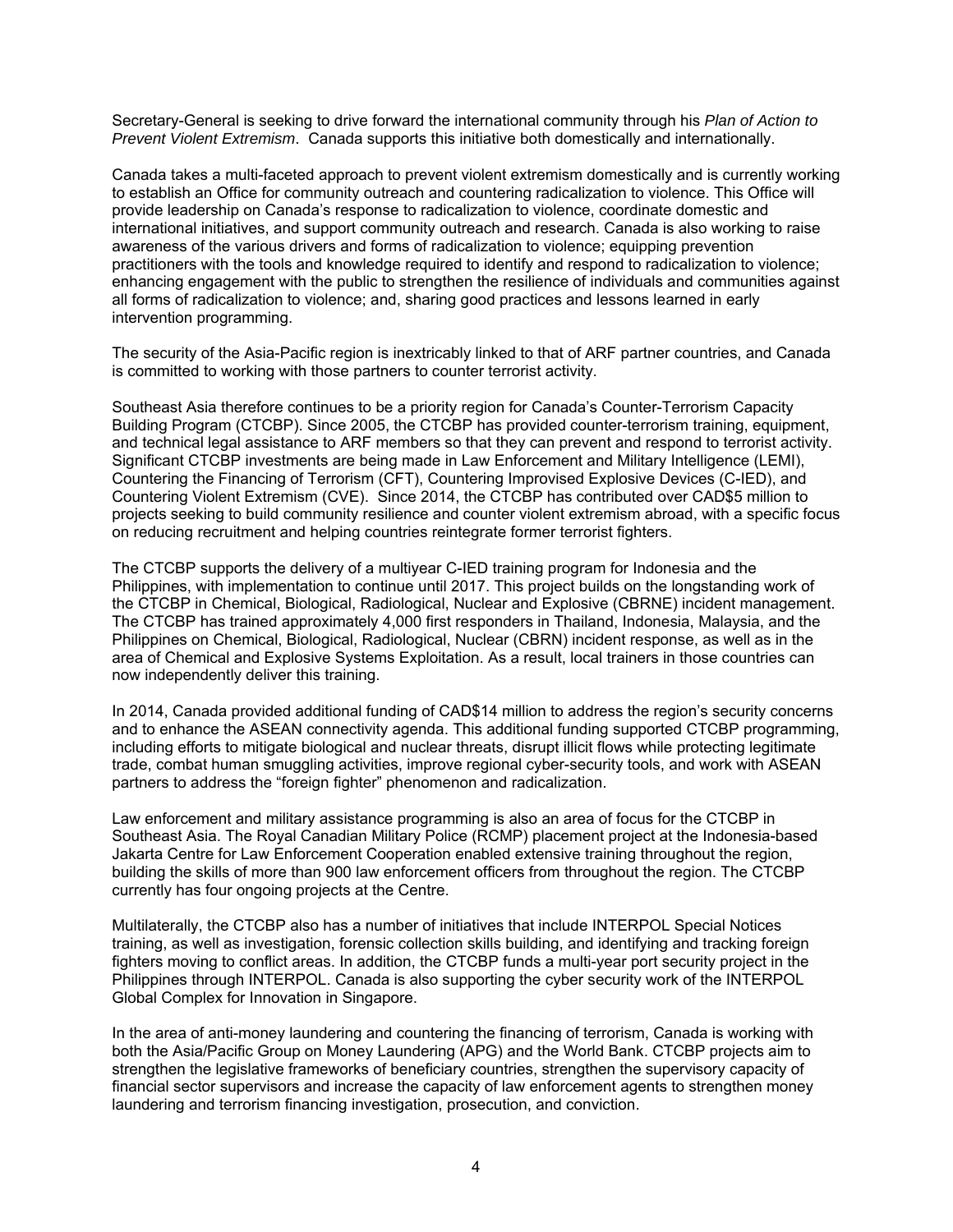Aviation security also remains a priority for Canada given the direct air links to the region. Through the CTCBP, Canada continues to supports global aviation projects with the International Civil Aviation Organization (ICAO).

 Canada works actively within a number of international arenas addressing new and emerging challenges and developing best practices and international standards to combat terrorism. These include the Asia-Pacific Economic Cooperation forum (APEC); the G7; the Global Counterterrorism Forum (GCTF), where Canada co-chairs with Algeria the Sahel Region Capacity-Building Working Group; the Organization of American States (OAS), where Canada chaired the Inter-American Committee against Terrorism from 2014-2015; the Organization for Security and Cooperation in Europe (OSCE); the North Atlantic Treaty Organization (NATO); and the United Nations. Canada also has strong bilateral relationships with a number of key partners to address critical issues related to terrorism.

## **b. Non-proliferation, Counter-proliferation, Arms Control and Disarmament (NACD)**

Canada is committed to a step-by-step process towards non-proliferation and disarmament, including the eventual elimination of all nuclear, chemical and biological weapons, as well as the effective control of their means of delivery. Canada is an active State Party to all major international NACD treaties, notably the Treaty on the Non-Proliferation of Nuclear Weapons (NPT). The NPT is the only international treaty that prohibits the proliferation of nuclear weapons, and includes a commitment from the five nuclearweapon States to nuclear disarmament. Canada supports the effective implementation and improvement of the NPT and considers each of its three main pillars – non-proliferation, disarmament and peaceful uses of nuclear energy – as equally important, interconnected and mutually reinforcing.

Canada is also committed to supporting the implementation of the Action Plan agreed to at the 2010 NPT Review Conference, particularly in collaboration with Australia, Japan, the Philippines and other members of the cross-regional Non-Proliferation and Disarmament Initiative (NPDI).

Controlling access is an important component of an overall strategy to address weapons of mass destruction (WMD) proliferation challenges affecting the Asia-Pacific region and the international community as a whole. Canada supports regional action and cooperation to promote the full implementation of UNSC resolution 1540 by ARF partners. Canada also believes in enhanced cooperation and participation in the Proliferation Security Initiative's (PSI) related information exchange, capacity-building, and practical exercises as a means to disrupt illicit WMD trafficking across the region and to deter proliferation. Canada supports strengthened regional cooperation within the auspices of PSI and continues to encourage ARF partners to endorse the PSI's *Statement of Interdiction Principles*. Canada seeks to expand PSI's capacity to diffuse key proliferation security norms and standards of practice through increased transparency and a greater focus on strategic communications.

Under Canada's leadership, in 2002 the *Global Partnership Against the Spread of Weapons and Materials of Mass Destruction* (Global Partnership) was launched to help prevent terrorists or states that support them from acquiring or developing WMDs and has grown into a multi-country partner program, With nine ARF members<sup>1</sup> also members of the the Global Partnership, the ARF can play an important role in coordinating efforts to address the threat of WMD proliferation and terrorism.

Canada's Global Partnership Program (GPP) is the main funding mechanism by which Canada supports concrete projects to combat and reduce the threat of CBRN proliferation and terrorism. At the 2016 Nuclear Security Summit Canada announced a further GPP contribution of CAD\$42 million to improve nuclear and radiological security world-wide. That investment will support: efforts to prevent the illicit trafficking of nuclear and radiological material; the IAEA Nuclear Security Fund; enhancing the physical security of nuclear facilities; promoting the security of radioactive sources; improving transportation

 1 The nine ARF members that are also Global Partnership members are: Australia, Canada, the European Union, Japan, the Philippines, the Republic of Korea, New Zealand, Russia, and the United States.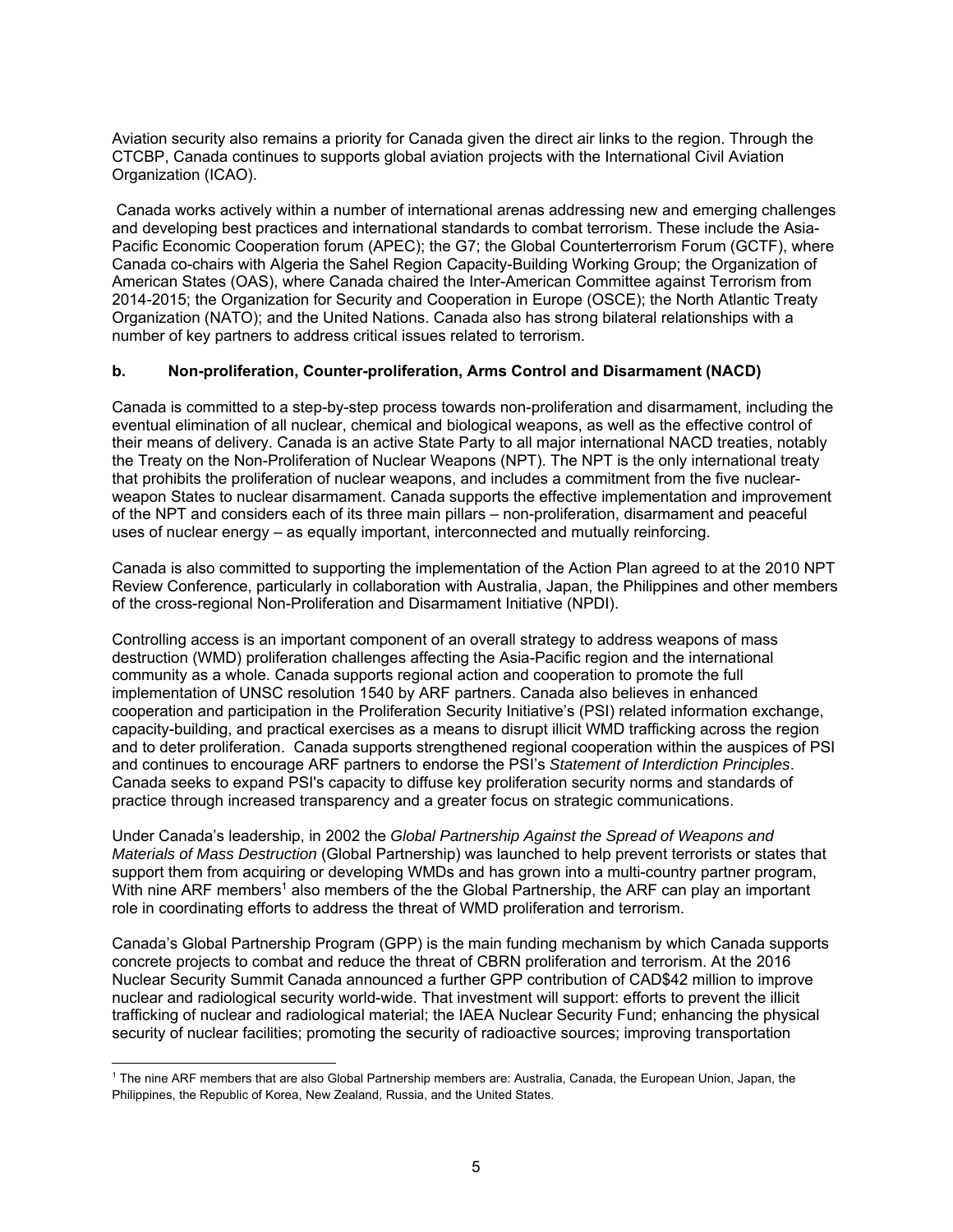security; and other multilateral initiatives. Since 2002, Canada's GPP has spent over CAD\$1.2 billion on threat reduction programming.

Since 2012, Canada's GPP has collaborated specifically with ASEAN member states and the ASEAN Secretariat to further strengthen threat mitigation in the region, and has provided over CAD\$22-million in security-related assistance.

Canada's GPP is contributing CAD\$7-million towards enhanced physical security of nuclear and radiological facilities in ASEAN countries. It has also supported regional training on radiological source security, including support to INTERPOL to establish counter nuclear smuggling teams in ASEAN member countries, as well as to assist with the tracking of cross-border movements of known traffickers of nuclear material

Through the GPP, Canada has collaborated with ASEAN member states on strengthening regional UNSC Resolution 1540 implementation, and contributed over CAD\$7.5-million towards the enhancement of regional capacities for border security and container control measures; the provision of CBRN legislative assistance; and training to first responders. The GPP support for the United Nations Office on Drugs and Crime's (UNODC) Container Control Programme in Malaysia resulted in the seizure of three sea containers bound for Syria containing strategic trade items listed as "household goods".

The GPP also actively cooperates with ASEAN member states to mitigate biological threats in the region and is implementing CAD\$7.1 million in projects which support the ASEAN Plus Three Laboratory Network in strengthening capabilities to deal with emerging and dangerous pathogens in the region and in establishing an early warning and disease surveillance system.

Acknowledging the role of nuclear energy to meet the increasing energy demands of states, Canada supports the peaceful uses of nuclear power in a safe and secure manner, notably through full cooperation with the IAEA. Canada strongly believes that implementation of the IAEA Comprehensive Safeguards Agreement and Additional Protocol constitute the new universal safeguards verification standard. Through signing and ratifying the Additional Protocol, ARF members and dialogue partners can support transparency and confidence in the peaceful nature of their nuclear programs. Canada has consistently supported efforts to assist states to build capacity to fully implement the Protocol, and believes that the ARF can also work to promote its universal implementation in Asia-Pacific.

Canada is committed to working with ARF partners to develop practical measures and national instruments to universalize key international NACD treaties, norms, and instruments such as the Biological and Toxin Weapons Convention, the Chemical Weapons Convention, the Comprehensive Nuclear Test-Ban Treaty, the IAEA safeguards system, the Ottawa Convention on Anti-Personnel Mines, the Convention on Cluster Munitions, and other arrangements such as the Hague Code of Conduct against Ballistic Missile Proliferation, and the Missile Technology Control Regime.

Canada also continues to lead international efforts toward Fissile Material Cut-off Treaty (FMCT) negotiations, which remains a shared priority for both nuclear non-proliferation and disarmament. Crossregional groups like the NPDI, which includes Asia-Pacific countries (Canada, Australia and Japan), are playing an important complementary role by fostering cooperation on nuclear non-proliferation and disarmament goals, including with respect to an FMCT and the universalization of the IAEA's Additional Protocol.

Canada supports Nuclear Weapon Free Zones (NWFZs) as an important regional approach to nuclear non-proliferation and disarmament, and as a confidence-building measure. Canada, along with its NPDI partners, welcomes efforts to resolve remaining concerns and reservations regarding certain NWFZs treaties, including the Bangkok Treaty, with a view to securing ratifications of protocols for these agreements by all Nuclear Weapon States.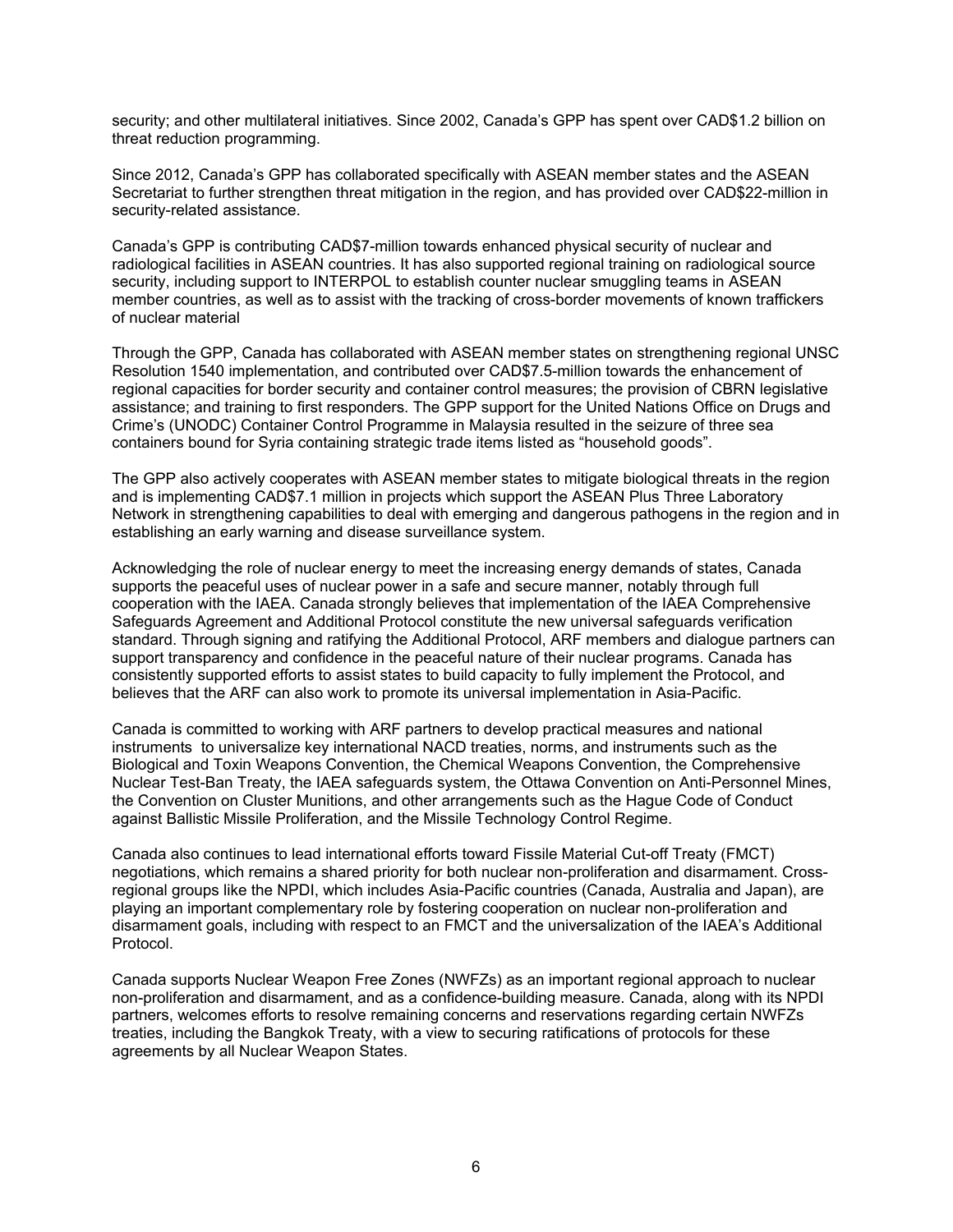Canada will continue to work actively within the ARF Inter-Sessional Meeting on Non-Proliferation and Disarmament to support regional NACD cooperation, including co-chairing session with Malaysia and New Zealand in 2015-2017.

# **c. Transnational Crime**

Canada is committed to working with Asia-Pacific partners, including through the ARF and the Bali Process, to counter threats to governance and stability arising from the activities of transnational organized crime groups in the region, including cybercrime. Frequently linked to organized crime are trafficking networks, including illicit drugs, migrant smuggling, and money laundering, which underscore the transnational dimension of these challenges.

Migrant smuggling is a particular area of concern. Canada works with regional partners to address this issue, often in coordination with global organizations like the UNODC, the International Organization for Migration (IOM), and INTERPOL. Since 2011, Canada's Anti-Crime Capacity Building Program's (ACCBP) has provided approximately CAD\$20 million in security capacity building assistance in the region. The majority of this support has focused on strengthening the capacity of authorities to prevent, deter, and respond to human smuggling networks in Southeast Asia. This includes assisting countries in the region to strengthen border security through enhancing the capacity of front line officials to identify fraudulent travel documentation, as well as to improve regional collaboration on border management.

In addition to countering human smuggling, Canada is providing capacity building assistance to mitigate the trafficking of illicit drugs and precursor chemicals in the Greater Mekong Subregion (GMS).

To further enhance efforts to increase cooperation and compliance with the Financial Action Task Force global standards on anti-money laundering and counter-terrorist financing and proliferation, in July 2013 Canada became a member of the Steering Group of the Asia-Pacific Group on Money Laundering (of which it has been an active member since 2006).

Canada is working with the ARF and individual members to improve cyber security and combat cybercrime. Communications infrastructure and increased connectivity has advanced knowledge-sharing and wealth creation among Asia-Pacific countries. At the same time, greater reliance on cyberspace among countries in the region can increase vulnerabilities, from which Canada is not immune. Canada encourages countries in the region to take steps to foster dialogue and cooperation to tackle cyber threats and cybercrime through information sharing and capacity building. This will not only create a safer digital environment but also support efforts to maintain an open, safe and accessible Internet.

# **d. Humanitarian Assistance and Disaster Relief**

The increasing intensity and frequency of natural disasters underscores the importance of strengthening practical cooperation among Asia-Pacific partners on disaster preparedness and response. Canada continues to be an active contributor to humanitarian relief efforts in the region, by providing timely, effective, coordinated and needs-based assistance, and working closely with partners in the region to enhance cooperation and awareness.

Canada was pleased to participate in the first meeting of the Regional Consultative Group (RCG) on Humanitarian Civil-Military Coordination for Asia-Pacific held in Bangkok, Thailand in December 2015 and considers that the Group represents a valuable forum to share best practices on civilian-military disaster response and to improve predictability and interoperability. Canada looks forward to the next RCG meeting, to be held in the Philippines in the fall of 2016.

In addition to the RCG, Canada has also agreed to join an Advisory Group convened by the United Nations Office for the Coordination of Humanitarian Assistance (UNOCHA) to develop common humanitarian civil-military coordination standards; Canada believes that establishing such international standards will have a positive impact for disaster response in the region and looks forward to working with ARF members on this important issue.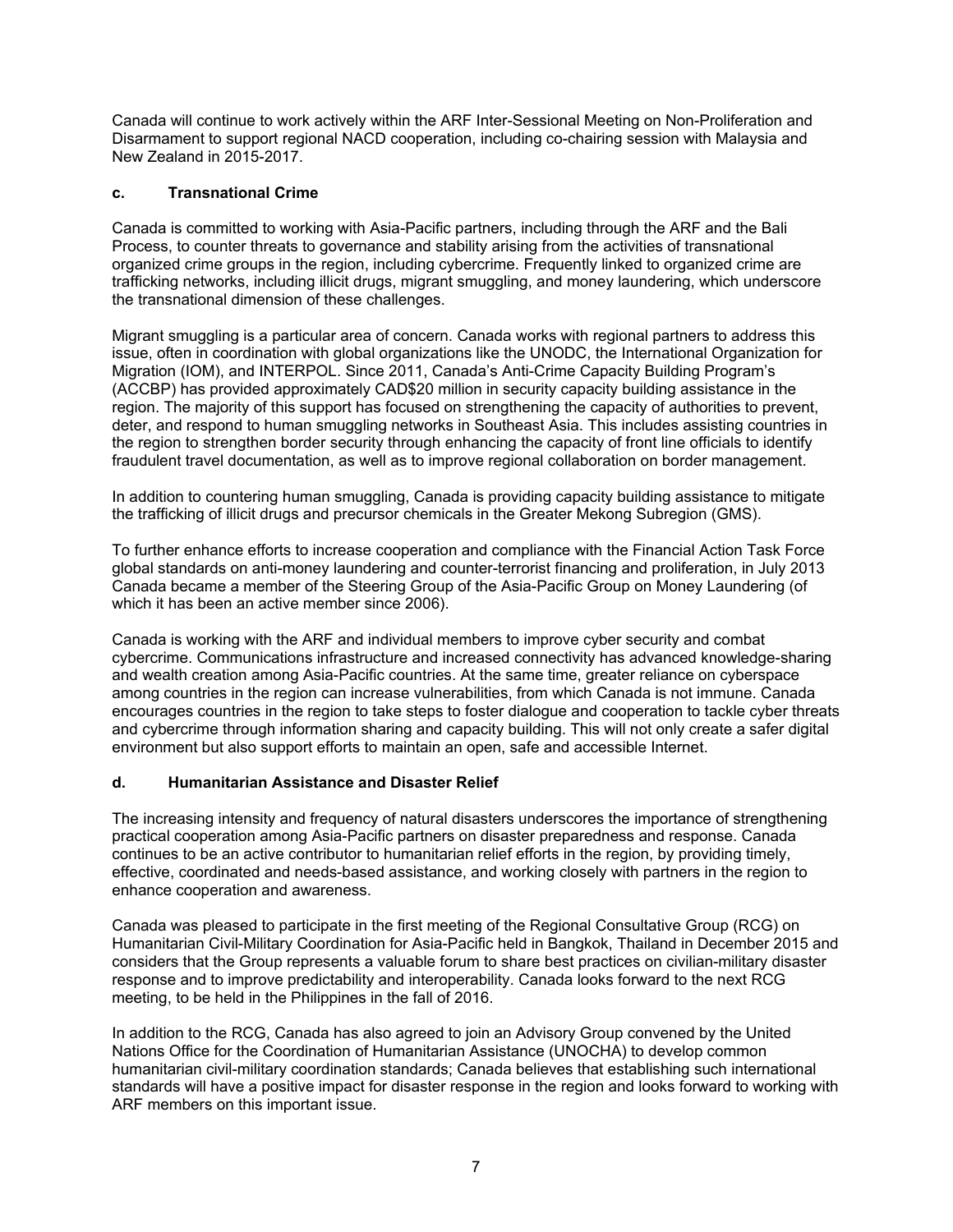Moreover, Canada takes an active part in the ARF Inter-Sessional Meetings on Disaster Relief and is looking forward to closer collaboration with the AHA Centre. Canada is considering participating in the next iteration of the ARF Disaster Relief Exercise (DirEX).

In addition to our development efforts, disaster risk reduction is a key component of Canada's advocacy work on humanitarian affairs and disaster response. Canada strongly supports disaster risk reduction measures that aim to enhance resilience to all hazards and reduce vulnerability of individuals, communities and countries, and has advocated for the integration of risk considerations into long-term sustainable development and poverty reduction strategies.

## **e. Maritime Security**

Canada strongly supports continued ARF engagement on maritime security, including with respect to countering WMD proliferation and illicit trafficking. ARF cooperation on maritime security issues will continue to support the region's security and prosperity objectives by ensuring the efficient and secure movement of goods and people through strategic corridors.

Since the identification of maritime security as one of ARF's four key areas, ARF members, including Canada, have developed projects focused on enhanced information sharing and best practices, confidence-building measures based on international and regional legal frameworks, and capacity building support to regional maritime law enforcement agencies. Canada regularly participates in the UShosted multinational Rim of the Pacific (RIMPAC) exercises that take place biannually, assuming a substantial leadership role during the last two iterations (2014 and 2016) of the exercise.

Canada views the Western Pacific Naval Symposium's (WPNS) "Code for Unplanned Encounters at Sea" (CUES) as a means by which navies may develop mutually rewarding international cooperation and transparency, and provide leadership and broad-based involvement in establishing international standards in relation to the use of the sea. Canada was pleased to be involved in the development of this code.

Operation ARTEMIS is Canada's contribution to Combined Task Force 150 (CTF-150), a multinational effort to combat terrorism in the Arabian Sea and Indian Ocean. It demonstrates Canada's solidarity with partners and allies that are working for peace and security in the maritime environment of the greater Middle East region. In 2015-2016, as part of the CTF-150, Canada participated in the tactical control of 19 frigates, destroyers and patrol craft from different nations, and a new Canadian contingent was recently deployed to Bahrain. Canada will assume command of CTF-150 again in December 2016.

More broadly, Canada is committed to working with international organizations to meet the security challenges of a complex maritime environment and recognizes the importance of broadening international consensus when addressing these challenges. We are actively engaged in a number of international forums, including the International Maritime Organization. Canada is also an active member of the North Pacific Coast Guard Forum – which brings together experts from maritime safety and security agencies in Canada, China, Japan, Korea, Russia, and the United States. The Forum fosters multilateral cooperation and best practices through information sharing on matters related to fisheries enforcement, maritime security, illegal migration, illegal drug trafficking and combined operations.

Civil society and Track II initiatives can also make a useful contribution to developing informed options for regional partners in areas such as regional connectivity and preparedness to address incidents at sea. Canada will continue to support initiatives to organize workshops and seminars in ARF countries on these themes, and will encourage civil society, academics and others to contribute to the discussion by submitting constructive original, and non-zero-sum proposals, that can advance solutions for peaceful resolution.